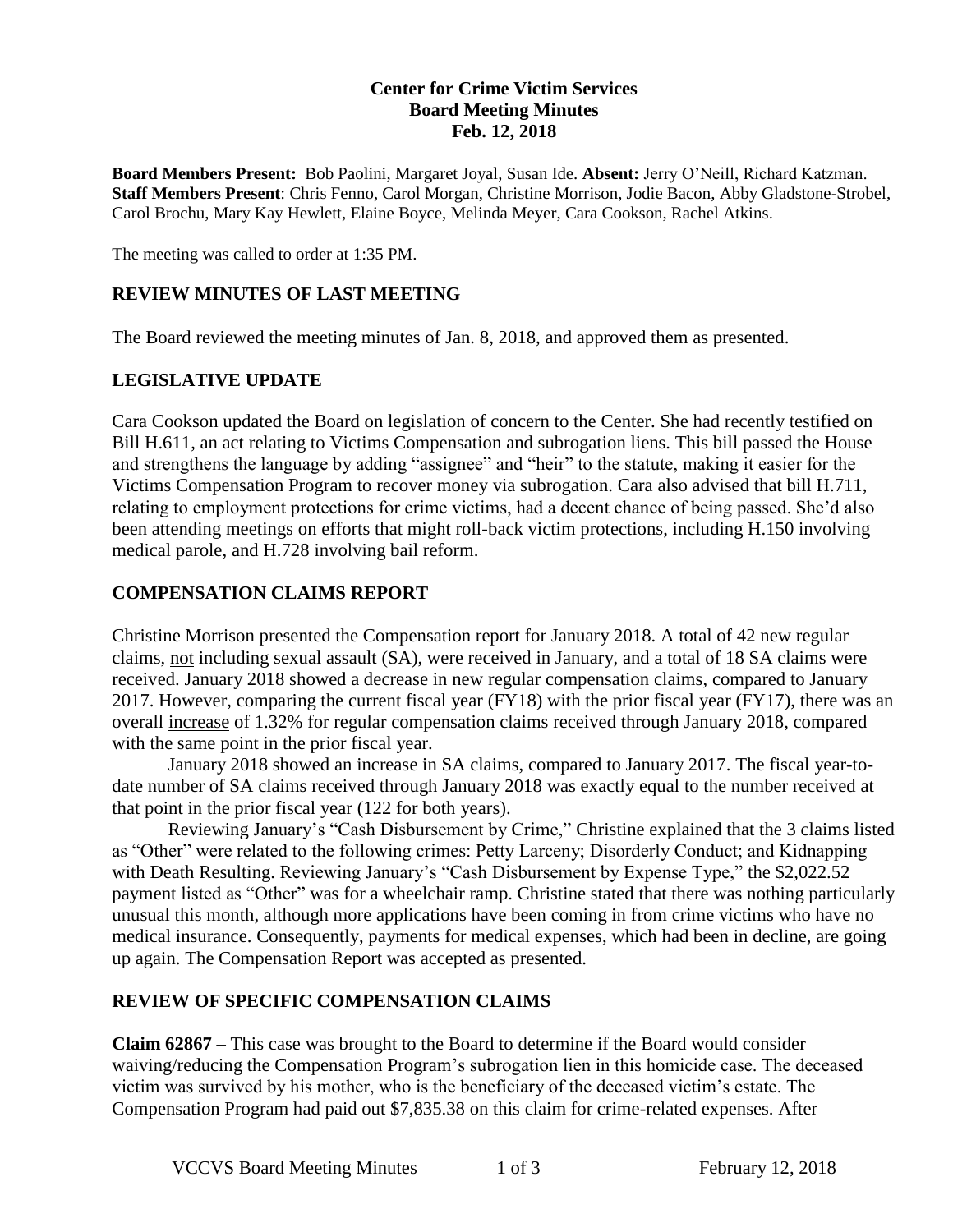discussion, the Board voted all-in-favor to offer a \$1,800 reduction of the compensation subrogation lien and request repayment of \$6,035.38 to the Compensation Program.

**Claim 65285 –** This case was brought to the Board to determine if the victim's medical treatment, sought outside the United States, was directly related to the crime. The suspect in this case was being charged with Lewd and Lascivious Conduct. The victim was seeking compensation for medical expenses in the amount of \$7,523.19. The Board voted all-in-favor to reimburse the victim for medical expenses up to the Compensation Program's payment cap.

## **RESTITUTION UNIT REPORT**

Elaine Boyce reported on the Restitution Unit (RU) through January 2018. A total of 80 new Restitution Judgement Orders were received in January; the majority coming from Chittenden County, followed by Caledonia County, then Windsor County. Elaine remarked that collections were good. Even though January's collections were \$1,400 short of the month's target, with five months left in the current fiscal year (FY18), overall collections were still above-target for FY18.

Elaine advised the Board on a case of post-judgement restitution in the Northeast Kingdom, in which the Victim Advocate has convinced the State's Attorney to file a motion to reconsider. The case, from 2015, involves a car accident that cost the victim \$8,600. Although documents were sent to the offender's attorney six days before the hearing, he took no action on them, and when the deadline had passed, the attorney stated that his client therefore did not need to pay restitution. Cara Cookson advised that there is a statute that specifically negates the attorney's argument. The Restitution Unit Report was accepted as presented.

## **FINANCIAL REPORT**

Carol Brochu presented the Financial Report for January 2018. On the page titled "FY 2018 Special Fund Receipts," Carol has added a new column called "Difference" to show the difference between the current fiscal year and previous fiscal year. With the current fiscal year 58.33% complete, the Center's revenues so far were close to target.

Reviewing the page titled "Fund Balances," Carol explained that the top section, showing the "Cash Fund Balance" of the various funds, was like looking at a checkbook balance. Below that is the "Accrued Fund Balance" section, which is based on current fiscal year revenues and expenses. Carol is monitoring the negative accrued balance in the Compensation Fund.

Reviewing "Compensation Claims by Type per Month FY 2018," Carol noted that although the fiscal year was 58.33% done, expenses paid out for compensation claims were only 37% of the budgeted amount. Carol explained that if this trend continues and only state funds are used to pay compensation claims this fiscal year, the Center would receive a 60% reimbursement in federal grant funds, which would provide a cushion for the future. (If federal funds are used for compensation claims, there is no reimbursement.) Carol Brochu monitors the funds and can adjust as needed to pay claims with state or federal dollars. Carol explained that the figures listed as "Other Grants" indicated transfers of offender restitution collected by the Restitution Unit to the Victims Compensation Program. The Financial Report was accepted as presented.

#### **CENTER UPDATE**

Chris Fenno updated the Board on several issues, including a recent budget presentation with Cara Cookson and Carol Brochu, at which CCVS requested more money for the Victim Advocate Program. Chris updated the Board on the issue involving CCVS funds being appropriated to the Dept of Labor. CCVS has learned that this process is being managed by the state's Finance Dept, and that the Dept. of